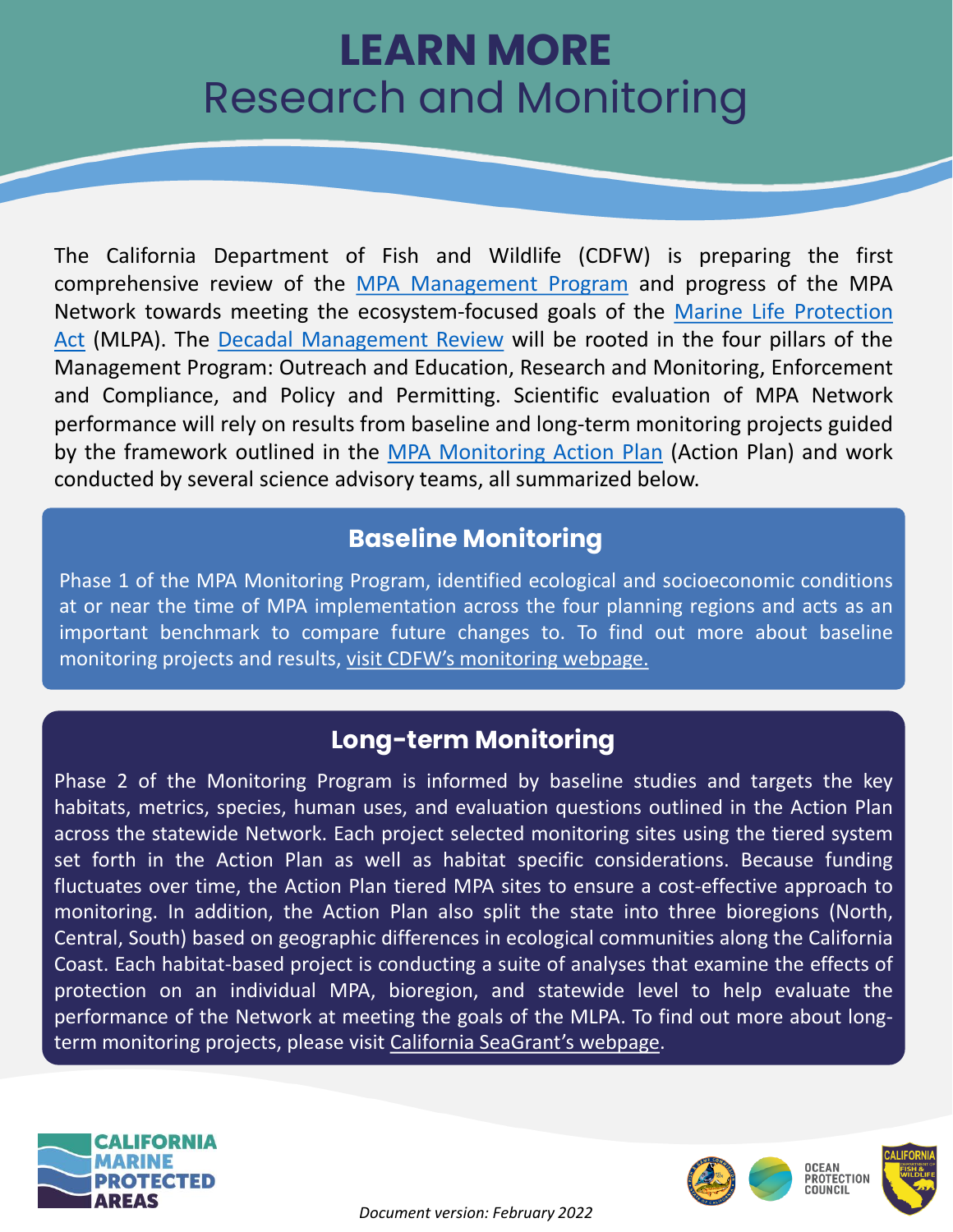# **Current Long-Term Projects** Habitat Based Monitoring



### **Estuarine**

This [project](https://opc.ca.gov/webmaster/ftp/pdf/agenda_items/20191113/Item8a_Estuaries_FINAL.pdf) established an estuarine technical advisory committee (TAC) to identify key estuary monitoring questions of management relevance and develop measurable indicators for these questions. Lead researchers are engaging the TAC and developing standardized data collection protocols and monitoring tools to assess indicators of estuary health. These protocols and tools are being tested through data collection at a subset of California's estuary MPAs and sites outside of MPAs in 2020-2021. Analyses will evaluate ecological and socioeconomic conditions of estuary MPAs using currently available baseline data as well as data collected in the 2020-2021 field seasons. Lead researchers will use results from the analyses to develop a "blueprint" for ongoing, coordinated statewide MPA estuary monitoring into the future.

#### **Sandy Beach and Surf Zone**

This project is conducting surveys at [beaches](https://caseagrant.ucsd.edu/news/mpa-update-sandy-beaches-and-surf-zones-offer-clues-to-ocean-health) inside and outside MPAs to collect key biological and environmental data. Analyses will compare abundance and biomass of indicator species, species diversity, trophic structure, and occurrence of special status species between sites. Additional analyses will examine changes in biological and environmental variables inside and outside MPAs over time, as well as across the statewide Network, using a variety of advanced statistical and modeling approaches. Changes in human uses following MPA implementation will also be assessed.



• Final sandy beach long-term [monitoring](https://caseagrant.ucsd.edu/sites/default/files/FinalMPAReportBeachesSurfZonesJan2022.pdf) report (available January 2022)



### **Rocky Intertidal**

This project is examining biological and environmental data from rocky [intertidal](https://caseagrant.ucsd.edu/news/mpa-update-observing-the-space-between-land-and-sea) habitats (20-30 years at some sites) from a variety of sources. The project is also concurrently collecting biological and environmental data inside and outside MPAs according to standardized protocols established by the [Multi-Agency](https://marine.ucsc.edu/) Rocky Intertidal Network. Analyses will be conducted using both historical and new data to assess individual MPA effects as well as regional and network-wide effects in intertidal communities.

• Final rocky intertidal long-term [monitoring](https://caseagrant.ucsd.edu/sites/default/files/MPA_Rocky_Intertidal_decadal_report_FINAL_1_12_2022.pdf) report (available January 2022)



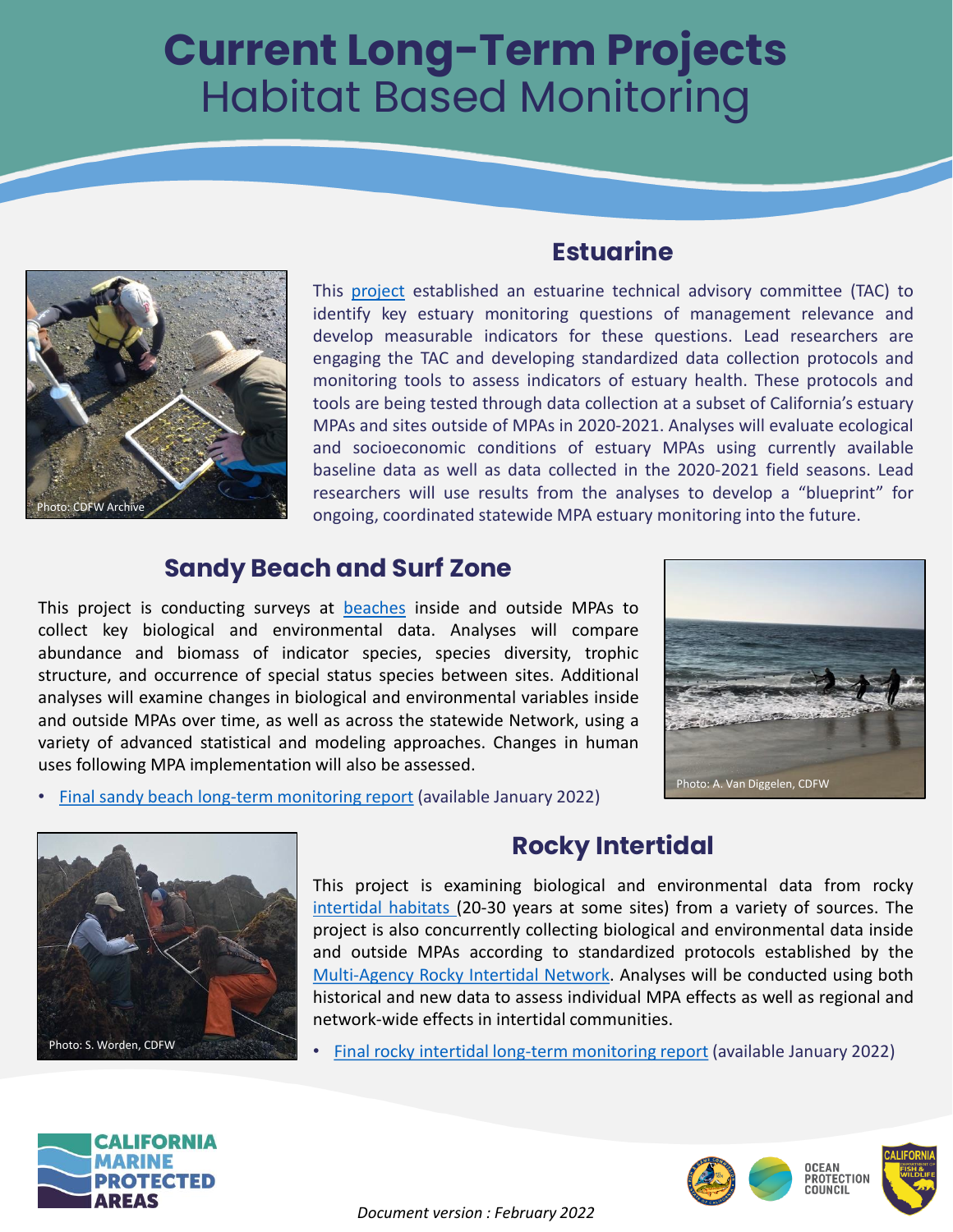# **Current Long-Term Projects** Habitat Based Monitoring, continued

#### **Kelp Forest and Shallow Rocky Reef**

This project is examining biological and environmental datasets from previous kelp forest and [shallow](https://caseagrant.ucsd.edu/news/mpa-update-monitoring-californias-iconic-kelp-forests) rocky reef surveys and continues to collect biological data via SCUBA surveys inside and outside MPAs according to standardized protocols established by the Partnership for [Interdisciplinary](http://www.piscoweb.org/kelp-forests) Studies of Coastal Oceans and Reef Check [California.](https://www.reefcheck.org/california-program/) Environmental data will include measuring temperature, pH, and dissolved oxygen. Sea surface temperature, wave height, and chlorophyll-a data are available from online databases. Kelp canopy data are collected via aerial monitoring, and historical analysis of Landsat imagery.



• Final kelp forest long-term [monitoring](https://caseagrant.ucsd.edu/sites/default/files/R_MPA-43_Kelp%20Forest%20Technical%20Report%20Narrative.pdf) report (available January 2022)



#### **Mid-depth Hook-and-Line Surveys**

This California [Collaborative](https://caseagrant.ucsd.edu/news/mpa-update-sport-anglers-reel-in-fisheries-data) Fisheries Research Program (CCFRP) project brings together scientists, charter boats, and recreational anglers to catch and release rocky reef fish and is continuing data collection on deep rocky reef habitats inside and outside MPAs statewide. Originally started in 2007 along the central California coast, CCFRP expanded statewide in 2018. Surveys focus on collecting information about fish abundance, size, biomass, diversity, and species composition. In addition to assessing spillover of fish from within MPAs to outside them, connectivity between MPAs, and impacts of environmental stressors such as marine heatwaves on rocky reef fish populations. Additional data collection focuses on examining the level of compliance and attitude towards/perception of MPAs in the recreational fishing community.

• Final mid-depth long-term [monitoring](https://caseagrant.ucsd.edu/sites/default/files/CCFRP_Final_Report.pdf) report (available January 2022)

#### **Deep Rocky Reef**

This project is analyzing 25+ years of historical imagery-based data from California waters (submersible, remotely operated vehicle (ROV), video lander, etc.). In addition, ROV and baited camera surveys are being conducted to collect biological data inside and outside MPAs. Both historical and new data will be analyzed to provide a [comprehensive](https://caseagrant.ucsd.edu/news/mpa-update-a-deep-dive-into-the-mid-depth-rocky-reef) assessment of deep rocky reef ecosystems across the MPA Network.

• Final deep rocky reef [report](https://caseagrant.ucsd.edu/sites/default/files/MidDepth_MPA_Report_1_25_2022.pdf) (available January 2022)







*Document version : February 2022*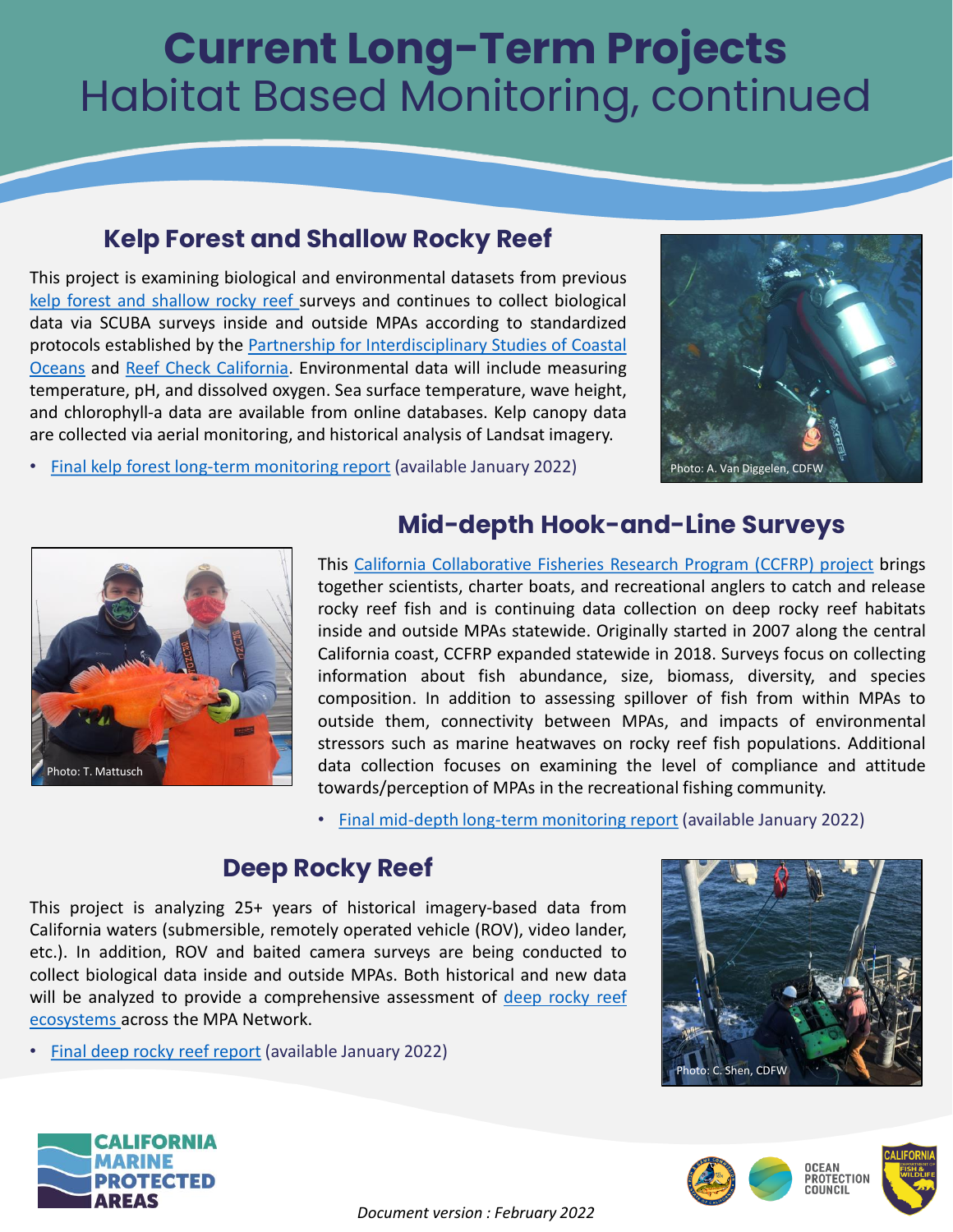# **Current Long-Term Projects** Socioeconomic Monitoring

#### **Ecotrust – Commercial and Commercial Passenger Fishing Vessel (CPFV)/party boats**

This [project](https://caseagrant.ucsd.edu/news/mpa-update-fishing-communities-discuss-protected-areas-impacts) conducted focus groups with commercial fishermen in each of California's major ports to obtain qualitative information on direct and indirect socioeconomic consequences of MPA establishment. An integrated analyses will be conducted using Ecotrust and CDFW data (commercial landings, CPFV logbooks from 2005-2020) to assess effects of MPA establishment on fishing communities (e.g., changes in landings, revenue, participation rates, etc. changes in spatial distribution of fishing effort; loss of revenue and broader economic changes). The project involves significant communication and collaboration with commercial and CPFV fishermen and results will recommend key metrics and methods for monitoring the socioeconomic health of commercial and CPFV fisheries into the future.

• Final [Ecotrust](https://caseagrant.ucsd.edu/sites/default/files/Final%20Report_MPA%20LTM%20Human%20Uses%20Study_Bonkoski%20et%20al._December2021.pdf) report (available January 2022)

#### **CDFW – Consumptive Recreational**

This project is assessing and mapping relative catch rates in the private recreational fishery and CPFV fishery using CDFW data (California Recreational Fisheries Survey). [Geographical](https://wildlife.ca.gov/Conservation/Marine/CRFS) Information System maps will display relative catch rates at a resolution of 1-by-1 nautical mile. These maps will be used to visualize and assess changes in observed and reported relative catch rates pre and post MPA implementation. With the MPA Network added as a map layer, changes in relative catch rates can be compared in relation to MPA locations. Incidentally, this study may also allude to MPA compliance issues.

#### **MPA Watch and UC Davis Partnership**

MPA [Watch](https://mpawatch.org/) is a community science program that utilizes volunteers to collect human use and activity data inside and outside MPAs statewide. UC Davis scientists are analyzing MPA Watch data to examine if and how human uses, both consumptive and nonconsumptive have changed since MPA implementation.



### **CDFW – Non-consumptive Survey**

This project is surveying public visitations to MPAs, recreational activities the public engages in at the coast, and what they know about the MPA Management Program. Results from an additional survey shared with recreational outfitters such as dive shops, surf shops, and whale watching tours, etc. will determine if interest in participating in recreational activities changed following MPA implementation. These surveys will be added to our knowledge base from existing surveys such as MPA Watch or Ecotrust collected baseline surveys, to provide as encompassing picture as possible of recreational uses and MPA knowledge of the public following MPA implementation.





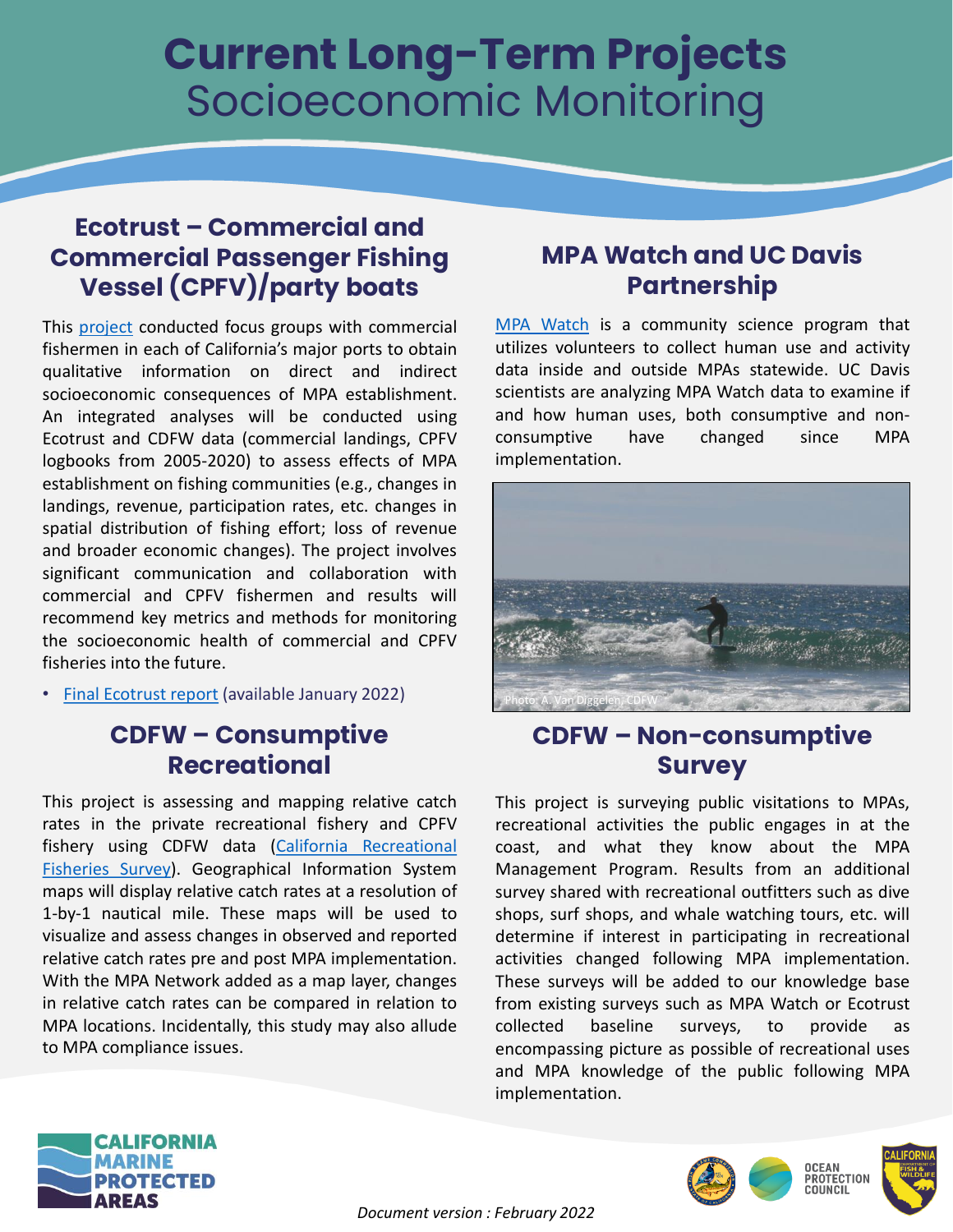# **Current Long-Term Projects** Ocean Observing and Modeling

## **MPAs and Ocean Conditions**

This project uses satellite data and other ocean [observing](https://caseagrant.ucsd.edu/news/mpa-update-integrating-data-to-assess-californias-marine-protected-areas) systems to develop data products for analyzing relationships between large-scale oceanographic phenomena and conditions at MPA sites statewide. Researchers on this project are working with the other researchers conducting long-term MPA monitoring projects to integrate physical data (e.g., temperature, pH) with habitat data into data products referenced above.

• Final ocean observing long-term [monitoring](https://caseagrant.ucsd.edu/sites/default/files/CA%20IOOS%20MPA%20Final%20Technical%20Report%20ruhl_20220119.pdf) report (available January 2022)



## **Improved Connectivity Modeling**

This [project](https://opc.ca.gov/webmaster/ftp/pdf/agenda_items/20191113/Item8b_ConnectivityModeling_FINAL.pdf) is building on an existing population connectivity model specific to California, which was originally created to inform site monitoring priorities in the Action Plan and examine broad larval connectivity across the Network. Based on key priorities outlined in the Action Plan, a demographic component is being added to the connectivity model to include the effects of MPA protection, and population dynamics in general (i.e., size, abundance, fishing mortality), in model outputs. This updated model will more accurately identify the separate and combined contributions of MPAs to ecological connectivity across the statewide Network.







*Document version : February 2022*